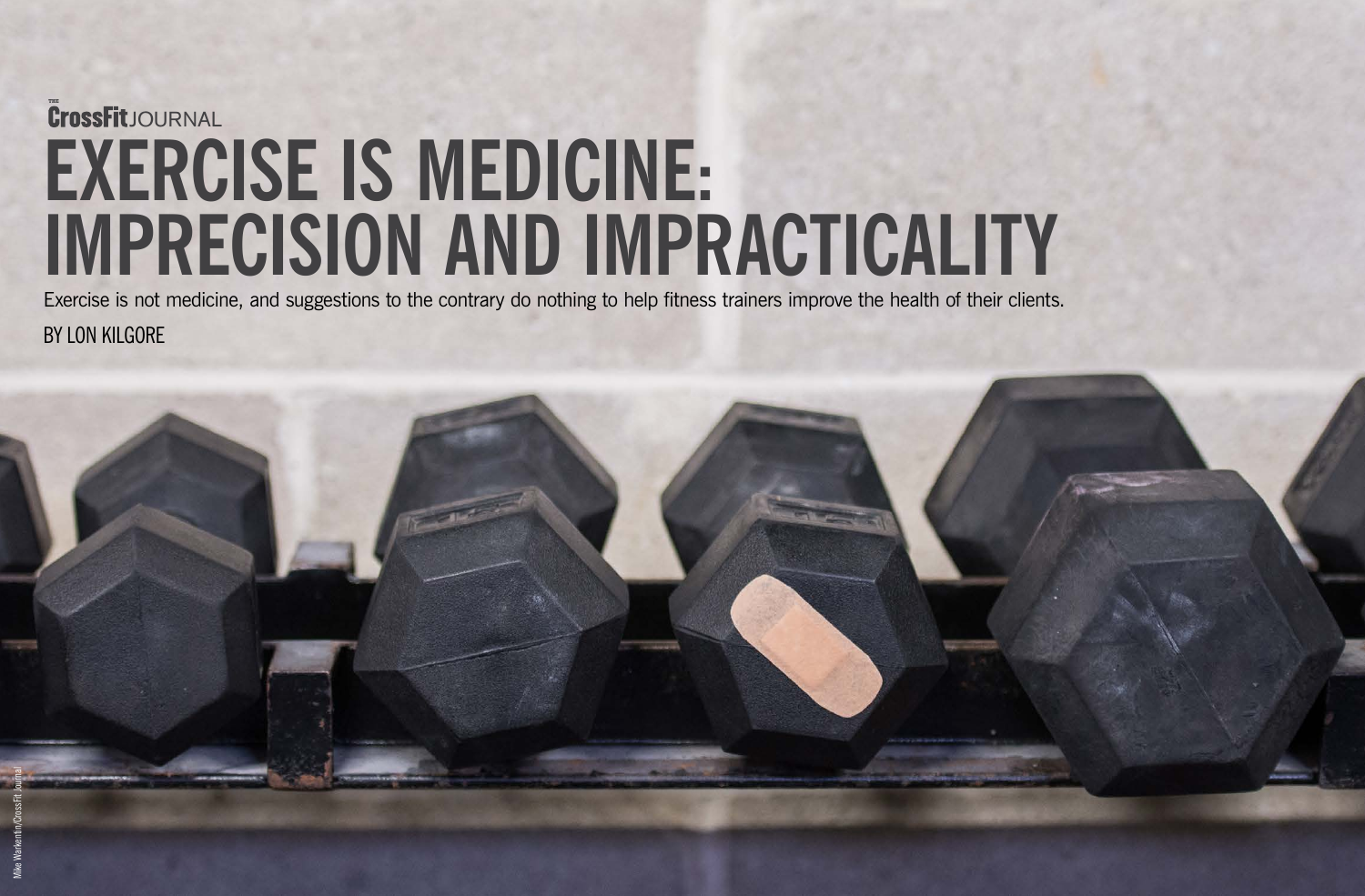"An apple a day keeps the doctor away."

"Milk: It does a body good."

These popular sayings portray certain activities as having the ability to improve health. Most people accord a notion of truth to the adages, but would anyone suggest a farmer or retailer could be held out as an exemplar of a health or medical profession?

Probably not.

Yet this is exactly what the American College of Sports Medicine (ACSM) is trying to do with Exercise Is Medicine (EIM)—a media campaign, a proposed system of physician-based physicalactivity prescription and referral, and a revenue-generating set of credentials offered by the ACSM.

EIM is a multi-organizational global initiative first launched in 2007 by the ACSM. As described by its other founding partner, [The Coca Cola Co.,](http://www.coca-colacompany.com/sustainability/meet-our-partners-american-college-of-sports-medicine-exercise-is-medicine/) EIM is designed to promote physical activity and make it a "'vital sign' that is routinely assessed at every patient interaction with a health care provider. EIM provides materials and training to help health professionals motivate patients and the public-at-large to get moving and improve their health."

The logic of EIM seems sound: Get physicians to perform fitness screenings and physical-activity behavior assessments as part of every patient visit, then motivate the patient to become physically active for a health benefit.

However, an easily evident practical problem must be overcome: The average physician visit is 15.7 minutes in duration in the United States. During a visit, five topics are generally discussed, with the longest period of discussion about five minutes for major issues and about one minute for minor issues (9). Given the extent of the physician's list of tasks recommended by EIM in its ["Healthcare Providers' Action Guide,"](http://www.exerciseismedicine.org/assets/page_documents/HCP_Action_Guide(3).pdf) discussion of physical activity would require at least five additional minutes.

Assuming physicians maintain their current average work week of 51 hours, the additional time spent with each patient would reduce the number of patients who could flow through a physician's office from approximately 89 per week at present

to about 66.

**It should be clear that fitness trainers are not prescribing medicine. Only medical professionals are qualified to diagnose and treat injuries and diseases.**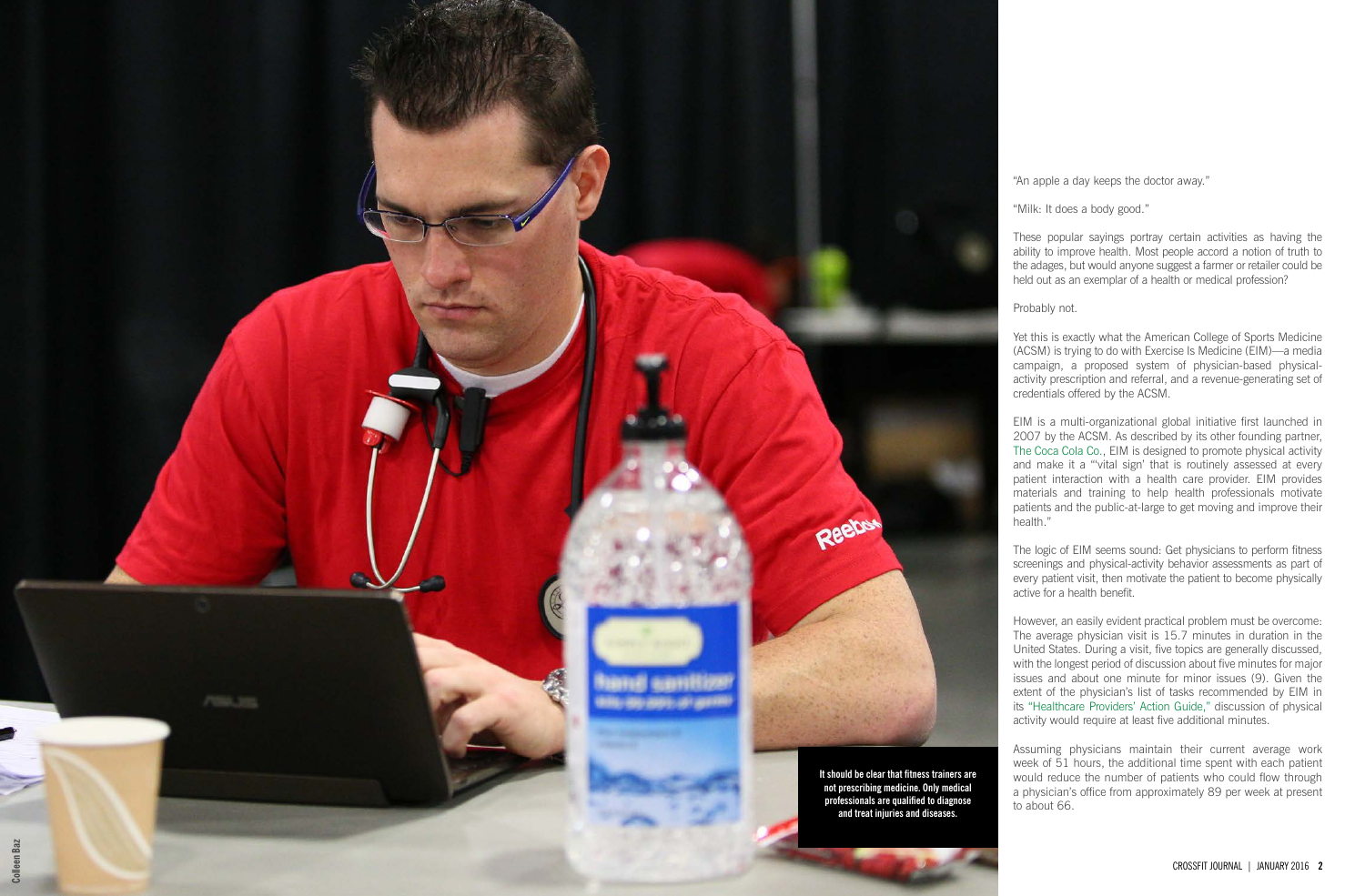Even if physical activity was treated as a minor topic and only one additional minute was spent on counseling, the weekly flow through the physician's office would drop to about 82 patients.

Regardless of its potential effect on availability of timely medical care, EIM should demonstrate efficacy if it has any value at all.

Most current research documents evaluating cost effectiveness of physical-activity interventions report their findings in the context of "quality-adjusted life years" (QALY)—an estimation of how something affects quality of life. QALY for a healthy year is 1.0. A diseased year has a fractional value (less than 1.0). Researchers use the QALY value in a formula to estimate the potential cost savings of a treatment (compared to no treatment) over the life of an individual. When physical-activity interventions are presented to the government or to the public, it's generally suggested tens of thousands of dollars could be saved over a lifespan if an individual becomes physically active. But we need to look beyond the statistical modeling of hypothetical circumstances and consider the real world.

In "Disease Control Priorities in Developing Countries," a chapter is spent reviewing relevant research on interventions for musculoskeletal conditions. Physical activity—as it is currently theorized to be delivered in interventions—is not considered cost-effective in developed countries, and the weight of support demonstrating any effectiveness was specifically described as "currently meager" (2). This position seems at odds with what the ACSM argues is accepted convention, and we should therefore question convention.

EIM proposes that ACSM-certified clinical-exercise physiologists or those with the EIM certification will be chosen to deliver interventions intended to get members of the public active for health and financial benefit. But no one remembers that every intervention requires money—up-front money.

A number of other issues are similarly neglected. Who identifies those in need of intervention? Where are the interventions delivered? Who arranges the interventions? What equipment and supplies are used? What labor is used and who provides it? How much does all that cost? And who pays?

#### **Who Prescribes and Who Implements?**

The answers to these questions are widely variable in research literature, but the EIM model would suggest that physicians are the source of prescription or referral (see above right).

**EXERCISE PRESCRIPTION**  $ExeRcise$ is Medicine® & REFERRAL FORM

**PATIENT'S NAME: HEALTH CARE PROVIDER'S NAME:** 

#### PHYSICAL ACTIVITY RECOMMENDATIONS

| Type of physical<br>activity:      | Aerobic | <b>Strength</b> |
|------------------------------------|---------|-----------------|
| Number of days<br>per week:        |         |                 |
| Minutes per day:                   |         |                 |
| <b>Total minutes</b><br>per week*: |         |                 |

#### **\*PHYSICAL ACTIVITY GUIDELINES**

Adults aged 18-64 with no chronic conditions: Minimum of 150 minutes of moderate physical activity a week (for example, 30 minutes per day, five days a week) and muscle-strengthening activities on two or more days a week (2008 Physical Activity Guidelines for Americans). For more information, visit www.acsm.org/physicalactivity.

These prescriptions or referrals can be for home exercise or a simple behavior-modification protocol similar to quit-smoking programs. It's remotely possible physicians will refer to a fitness facility with clinically qualified staff. Note that referral to a fitness trainer is in no way guaranteed.

A physician-generated prescription within the EIM system will most likely be a simple re-statement of ACSM recommendations (provided for reference at the bottom of the EIM form) written into the form by a physician, nurse or office assistant; the patient is to implement on his or her own at home.

Another example of physician prescription can be found in the Quebec Federation of General Practitioners initiative to prescribe [15-minute "cubes"](http://www.cbc.ca/news/canada/montreal/quebec-doctors-can-now-prescribe-exercise-1.3215821) of activity to patients. This example is clearly intended to promote home or workday physical activity, not exercise, as the walking-shoe graphic on the prescription sheet suggests.

It really needs to be understood that telling someone to go do something for X minutes Y days per week does not constitute a responsible prescription. Would any physician tell a patient to pick any dose of any medication as long as it's above a low threshold that might or might not provide benefit?

Regardless, the ACSM is positioning itself to benefit from potential referrals to external obesity and physical-activity counselors and providers. It provides physicians with an information package that promotes referrals to degreed individuals with ACSM/EIM credentials in hopes of establishing a flow of clients from physicians to a specific group of practitioners with ACSM/EIM credentials. This can be seen in the guidance offered to physicians in the EIM package. The "Questions to Ask an Exercise Professional" section in the "Healthcare Providers' Action Guide" includes the following:

- 
- 

• "Do they hold a 4-year degree from an accredited university in Exercise Science, Kinesiology, Exercise Physiology, or a related health and fitness field?"

• "Do they have additional training and certification by a nationally-recognized organization?"

In addition: "To ensure that the health fitness professionals in your network are trustworthy, EIM has developed a credential program that will provide health fitness professionals with an additional skill set that will allow them to work closely with the medical community (such as your clinic) and receive patient referrals."

**In the Exercise Is Medicine model, it's likely this form would be completed by a physician.**

#### REFERRAL TO HEALTH & FITNESS PROFESSIONAL Name: <u> 1980 - Johann Barn, mars an t-Amerikaansk ferske område og de s</u> Phone:

DATE:

**Web Site:** 

Address:

DOB:

Follow-up Appointment Date:

SIGNATURE:

Notes:

### 15 minutes d'activaté physique = 1 cube énergie



**In Canada, the Quebec Federation of General Practitioners model features prescribed 15-minute "cubes" of activity.**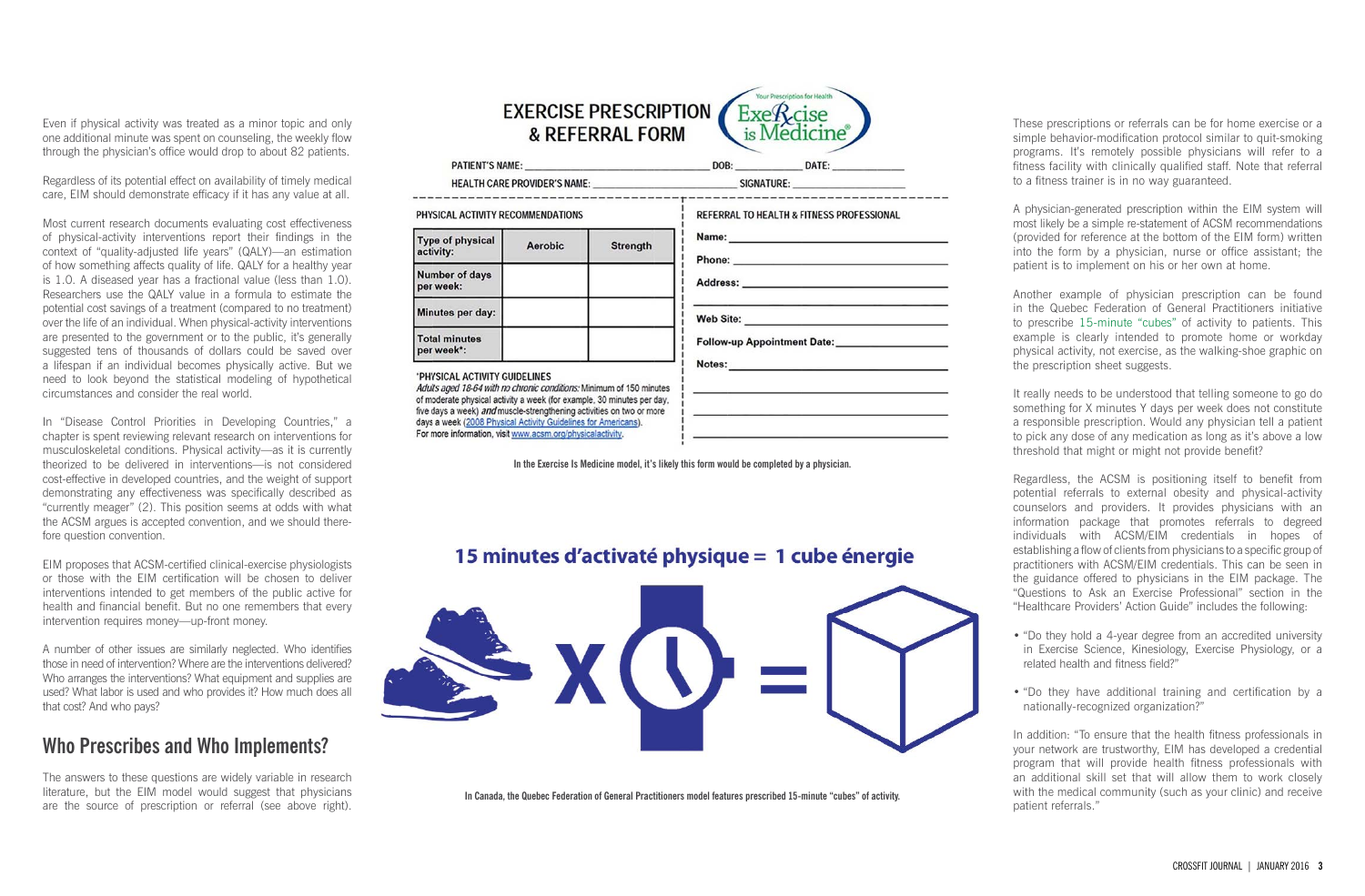#### **Money Matters**

Cost and payer are somewhat known.

Several but not all papers have reported the direct costs of U.S.—212 million x \$1,134 = \$240,408,000,000 intervention, with costs ranging from a few hundred dollars up to thousands—\$435 (5) to \$5,308 (6). Results are not guaranteed to be stellar: In one paper (8), the average cost of intervention per patient was \$2,359; when calculated, each kilogram (2.2 lb.) of weight loss cost \$2,040 and every millimeter of mercury drop in blood pressure cost \$574.

So we are led to believe that if we spend somewhere between \$435 and \$5,308 we can save maybe \$20,000 in healthrelated expenditures over an individual's lifetime (the QALY value). This too-good-to-be-true projection sounds much like an appliance salesman's upsell attempt: "Buy this model of washing machine and you'll actually save on your electric bill over the life of the machine. It will pay for itself."

But where does the money for these interventions come from? Most of the interventions researched were funded by scientific and medical grants. But if these interventions were to be implemented on a large scale, the money would either be allocated as a government-funded initiative or become a reimbursable expense through an insurance instrument. In either case, the individual—as a taxpayer or insurance subscriber—will pay for the intervention. It will not be free.

Let's do a few calculations using a cost of intervention of \$1,134 per person (3).

Most literature would suggest that anyone who is sedentary or overweight/obese would be targeted, creating a large pool of participants. It has also been suggested that EIM interventions should be provided to the entire population. With the latter premise, we're no longer dealing with medicine, because no physician would prescribe medication or therapy for a healthy (disease- or injury-free) person. For exercise to be medicine it must be delivered to diseased individuals as illustrated in the figures to the left—but remember "exercise" in Exercise Is Medicine actually refers to "physical activity."

In the United States, that would qualify 66 percent of the population for an intervention, according to [overweight/obesity](http://www.niddk.nih.gov/health-information/health-statistics/Pages/overweight-obesity-statistics.aspx) [status](http://www.niddk.nih.gov/health-information/health-statistics/Pages/overweight-obesity-statistics.aspx). In the U.K., about 62 percent of the adult population is considered [overweight/obese.](http://www.hscic.gov.uk/catalogue/PUB16988)

This means about 212 million Americans and 40 million British would be referred to interventions if EIM recommendations were adopted. The actual cost of providing an intervention to each person would be staggering:

That's right: \$240 billion and \$45 billion, respectively. In the U.S., the entire Department of Transportation receives just over 35 percent of that amount [\(\\$84 billion\)](https://www.transportation.gov/mission/budget/fy2015-budget-estimates) to maintain the nation's transit infrastructure. The U.K. spends about 40 percent [\(\\$19](http://www.ukpublicspending.co.uk/breakdown_2015UKbt_15bc5n)  [billion\)](http://www.ukpublicspending.co.uk/breakdown_2015UKbt_15bc5n) on transportation.

It's hard to fathom, but EIM recommendations could require commitment of 1.4 percent of the \$17 trillion U.S. GDP and 1.5 percent of the \$3 trillion U.K. GDP to obesity and physical-activity counseling or intervention if the initiative were supported by taxes.

Of course, no government or private system could deliver 212 million or even 40 million behavior-modification instances in a single year. These numbers would require long-term investment of funds and labor—and far more than EIM's creators would like

to acknowledge.

At this point, we must ask how long it will take for interventions to have an effect.

# **A Multi-Generational Model**

Aside from the monetary problem, physical-activity behavior interventions are only partially successful in actually creating long-term change. It cannot be assumed that the individual will act on the information delivered or continue with the guided physical activity for life.

In fact, the dropout rate for physical-activity interventions is quite high. Getting people to adopt better behaviors is problematic during intervention delivery and becomes even harder and less effective in the months and years after an intervention. A 75 percent dropout rate within the first 42 days has been reported (4). The research in the area is riddled with studies that report high attrition rates (as above) or report lower rates of attrition around 14 percent (1). Regardless of how many fail to remain physically active post-intervention, we know that a 100 percent success rate is impossible.



**Figure 1—Clinical exercise, as framed within the ACSM and EIM proposals, can be considered medical health care only for those who are diseased and those inactive individuals with risk factors for cardiovascular and metabolic disease (red side). Anyone who is without disease or risk factors (apparently healthy) benefits most directly from the delivery of commercial fitness-training services (green side). It is important to note that a large improvement in health status occurs when one simply becomes physically active.**



**Figure 2—Clinical-exercise occupations are not intended to and do not create optimal fitness. They are concerned most with reaping health benefits through promotion of physical activity in diseased and sedentary populations. The majority of fitness development occurs outside clinical environments.**

U.K.—40 million x  $$1,134 = $45,360,000,000$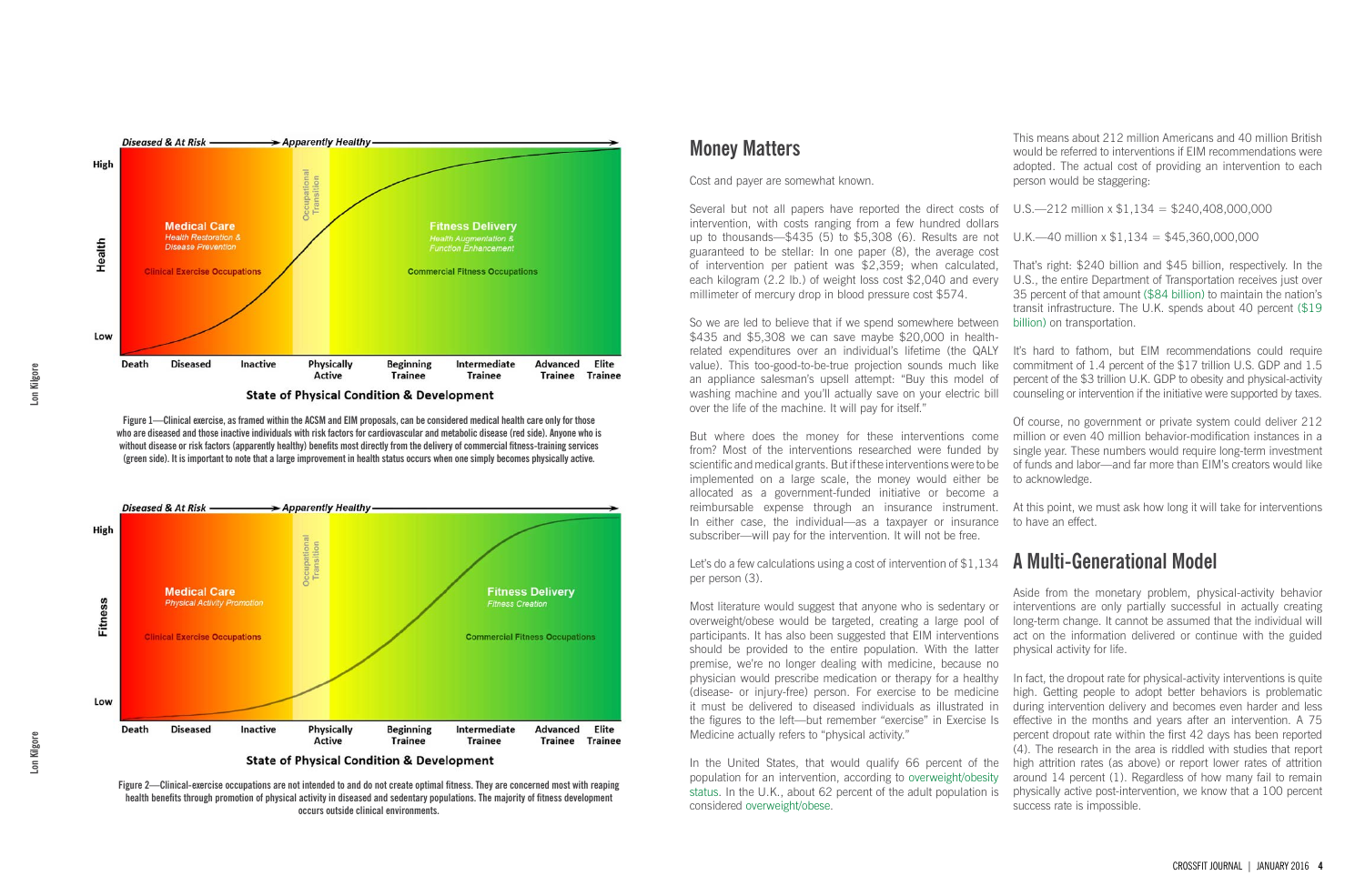If, for example, the EIM intervention successfully converted about 30 percent of the subjects who passed through the system, we would only achieve about 30 percent of the associated QALY benefits. The costs of the 70 percent who dropped out would then be applied to the 30 percent who were compliant over the long term, thus significantly reducing the overall economic and social benefits.

If we repeat the intervention on those who drop out, recidivism would require the dropouts to remain in the program longer and thus increase the direct costs. Simplistically calculated, it would take approximately 18 intervention cycles to convert about 90 percent of the population—if simple repetition was effective.

If the first repetition cost \$252 billion in the U.S. and \$40 billion in the U.K., how much would 17 more cycles cost? In the U.S. it could create a total cost of about \$838 billion; in the U.K. it would cost \$133 billion. Combined, that's almost \$1 trillion.

And how long will it take? If there is a 70 percent failure rate for an intervention, and if that rate stays constant with every repetition, then over 700 million individual interventions will need to be delivered in the U.S. to reach an approximate 90 percent overall compliance status. Keep in mind repeat interventions do not guarantee success with reluctant populations.

As of 2014, the U.S. was home to [6,600 exercise physiologists](http://www.bls.gov/oes/current/oes291128.htm) the individuals the ACSM and EIM propose to deliver interventions. If an intervention requires 10 hours of labor per individual over a 20-week intervention, then about 7 trillion labor hours would be required to deliver all 18 cycles needed to achieve about 90 percent compliance. That means the 6,600 exercise physiologists currently working would each need to put in over 1 million hours of work time to deliver that volume of interventions. A 40-hour work week 50 weeks a year would require each of the 6,600 exercise physiologists to work exclusively on intervention delivery for 534 years—about 21 generations.

Even if these calculations overestimate costs and time and were found to be off by a factor of 10, the fact remains that EIMproposed intervention is not financially or operationally tenable.

## **Efficacy?**

Some readers may view this article as a hatchet job intended to discredit the hard work of researchers. It's not. We learn from failures. We learned much from the failures of Healthy People 2000 and [Healthy People 2010](http://www.cdc.gov/nchs/data/hpdata2010/hp2010_final_review_overview.pdf) in achieving their physicalactivity goals, and we should welcome new, innovative ideas and research on the topic.

However, a rather dire indictment of the potential failure of the EIM model comes from within the program (7). Dr. Felipe Lobelo was quite pointed when describing the state of knowledge regarding such interventions in a 2015 presentation to the ACSM: "We don't have concrete data yet showing that we can help save money by improving fitness or improving steps or activity levels." He further stated that in some instances the actual engagement of targeted individuals with interventions can be abysmally low, providing an example where only 4 percent of the individuals offered a free fitness-center membership as part of an intervention actually engaged and improved their health status (7). If this 4 percent success rate were seen with EIM, 96 percent of the funds expended would return no medical, social or functional benefit.

These observations are reflected in the U.S. Department of Health and Human Services document ["Strategies to Prevent](http://effectivehealthcare.ahrq.gov/ehc/products/317/1448/weight-gain-prevention-executive-130417.pdf) [Weight Gain Among Adults,"](http://effectivehealthcare.ahrq.gov/ehc/products/317/1448/weight-gain-prevention-executive-130417.pdf) in which it was determined:

- "The strength of evidence is not high for any of the tested interventions or the approaches described in observational studies to prevent weight gain as measured by changes in BMI, weight, or waist circumference."
- "When adherence was reported, it tended to be poor, with less than 80 percent adherence to interventions."
- "Very few studies reported on obesity-related clinical outcomes (mortality, quality of life, or cancer recurrence) or adverse effects. All evidence for these outcomes was graded as low or insufficient."

If data to demonstrate the financial viability, broad participant behavior change and outcome value of the EIM-proposed system is nonexistent, how can a responsible organization justify the EIM stance and propose to add a significant—and quite possibly unaffordable—financial burden to the general population? Ethics aside, the ACSM—with support funds from Coca-Cola—is lobbying the [U.S. Preventive Services Task Force](http://www.uspreventiveservicestaskforce.org/Page/Name/about-the-uspstf)  [\(USPSTF\)](http://www.uspreventiveservicestaskforce.org/Page/Name/about-the-uspstf) to do just that.

The task force works to improve health "by making evidencebased recommendations about clinical preventive services such as screenings, counseling services, and preventive medications," according to its website. Currently, the task force rates general physical-counseling activity a C. The ACSM, via EIM, is bent on convincing the task force to upgrade that rating to a B. If that occurs, then by virtue of the tenets of the Affordable Care Act, insurance companies would be required to cover physicalactivity counseling.

This adds an additional billable service for a physician's office at the expense of adding more paperwork and draining physician time from treating disease and injury. Of note, an upgrade to a B rating does not create an insurance-billable line of services for anyone who delivers training in gyms, recreation facilities, spas, clubs or sports, so most trainers would not be served by

any changes.

# **So What Now?**

The fitness industry is not medicine. Any organization that argues fitness is medicine is overreaching its operational scope and pandering to its members and the populace, all in hopes of weaseling into a place alongside medicine, nursing, physical therapy and athletic training as a licensed profession. Organizations within the commercial fitness industry including nonprofit businesses such as the American Council on Exercise and the National Exercise Trainers Association need to understand that EIM is not relevant to their scope of practice, nor does the ACSM-driven initiative benefit the trainers they serve unless those trainers are also ACSM/EIM

credentialed.

The ACSM must be encouraged to cease its attempts to confuse and misclassify fitness delivery to healthy individuals as medicinal physical activity in order to advance its own agenda at the expense of its partners, its competitors and fitness trainers everywhere. Although fundamentally different, physical activity and exercise can indeed be medicine—but only if disease or injury is present.

In 1954, when it broke from the American Association for Health, Physical Education, Recreation & Dance, the ACSM chose to abandon the teaching and delivery of fitness as an organizational mission in favor of being an organization dedicated to science and medicine. And that is precisely where it should focus current efforts: The ACSM should concern itself with physical activity and exercise as therapy for disease and as rehabilitation. It should leave fitness for the masses to others.

CrossFit Founder and CEO Greg Glassman has described exercise training as "non-medical health care that works." In the context of the gym, this means trainers in the fitness industry aren't diagnosing or prescribing anything. They are teaching and training fitness, and the byproduct of their services is better health and function in their customers. In contrast to the outcome goals of the ACSM and EIM, these are outcomes CrossFit and the evolving fitness industry can deliver.



**Figure 3—Survival rate or longevity is affected by fitness. Clinical-exercise occupations, as part of the medical community, aid in the diagnosis, treatment, and cure of disease and injury. This significantly increases longevity. Higher levels of fitness, as delivered by the commercial-fitness industry, also significantly improve longevity: Those in the upper quartiles of endurance and upper two-thirds of strength reap a stepwise increase in lifespan.**

**Lon Kilgore**